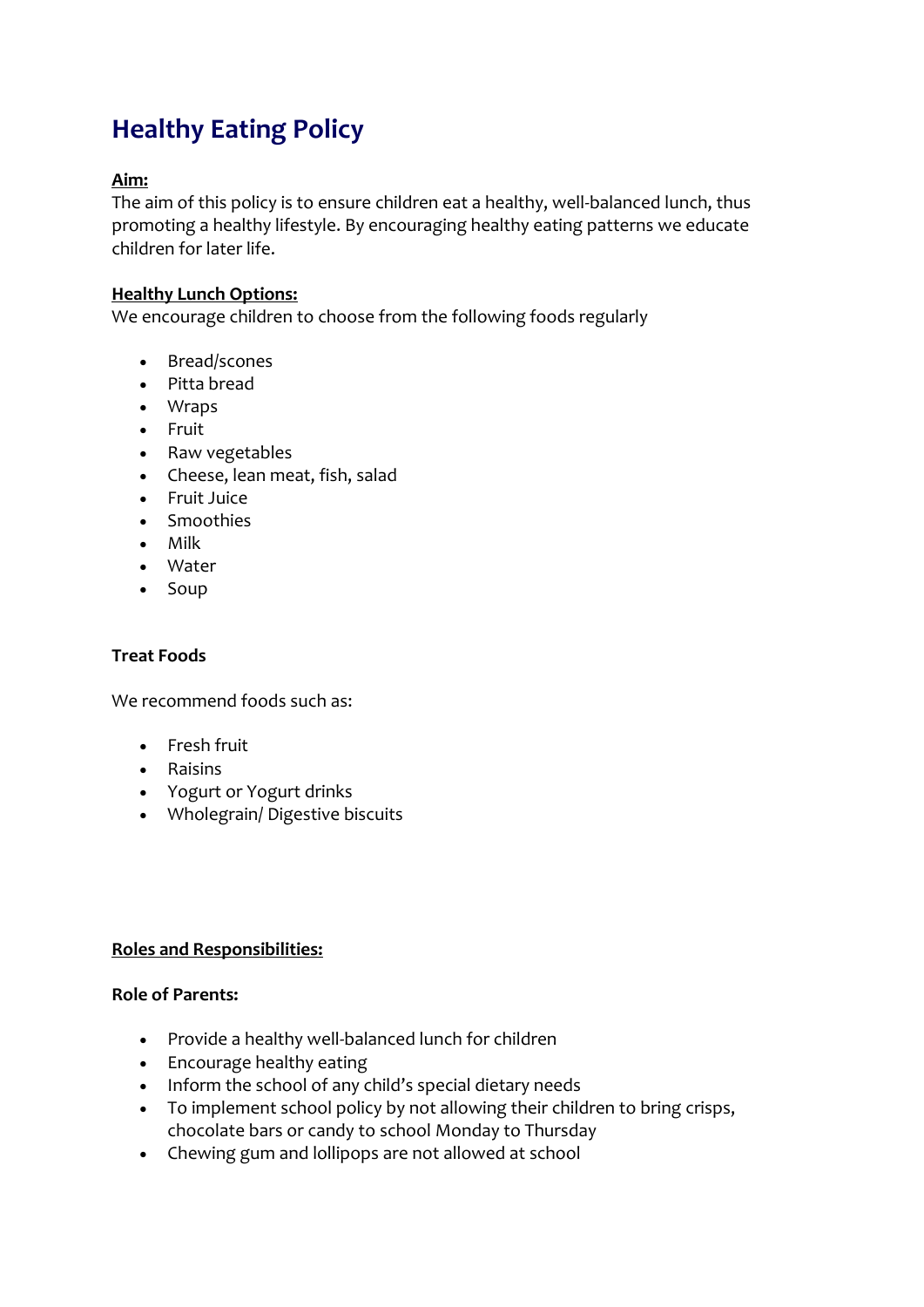## **Role of Children:**

- To help make their lunches and remind parents of the Healthy Lunch Policy
- To eat their lunch
- To bring home any uneaten lunch

## **Role of School:**

- To promote and encourage healthy eating.
- Teachers will teach lesson on healthy eating as part of the SPHE and science curriculum.

## **Implementation:**

This policy will be referred to at the beginning of each school year.

A copy of *the Healthy Food Pyramid* will be on display in every classroom and will be referred to regularly.

As part of the Science and Social Personal and Health Education curriculum, teachers will teach lessons on healthy eating.

*Science Junior Infants – Second Class Strand: Living things Strand Unit: Myself (Human life Processes)*

*Third Class – Sixth Class Strand: Living things Strand Unit: Human life (Human life Processes)*

#### *SPHE*

*Junior Infants – Sixth Class Strand: Myself Strand Unit: Taking Care of my Body (Food & Nutrition)*

A healthy eating week will be held each year in September.

Teachers may give a sweet treat on occasions in recognition of work done, improvements in work or behaviour and in an effort to promote positive behaviour.